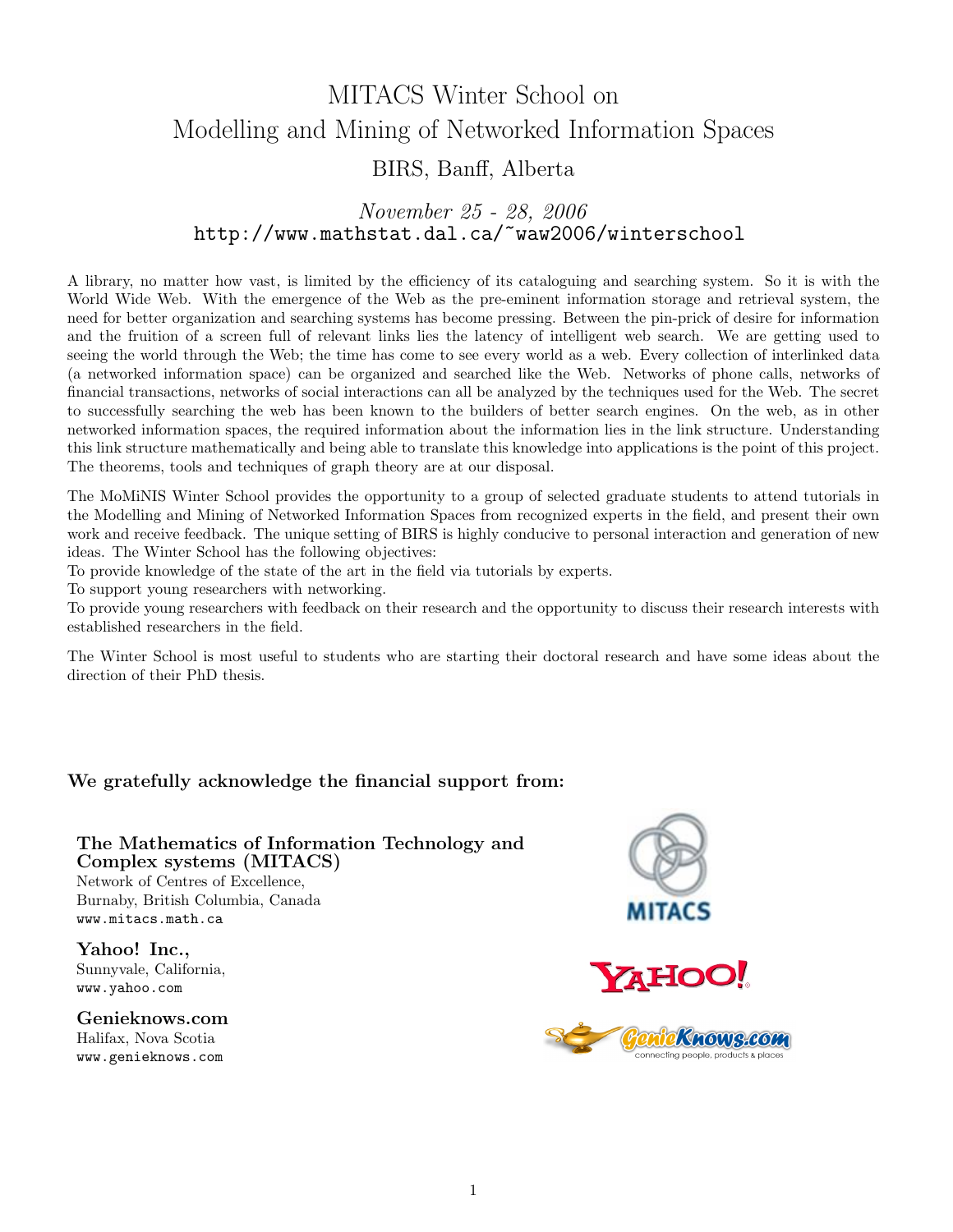# MITACS Winter School on Modelling and Mining of Networked Information Spaces BIRS event 06w5104 Schedule

|             | Saturday, November 25                                |
|-------------|------------------------------------------------------|
| 16:00       | Check-in begins (Front Desk)                         |
|             | Professional Development Centre - open 24 hours)     |
| 17:30-19:30 | Buffet Dinner, Donald Cameron Hall                   |
| 20:00       | Informal gathering in 2nd floor lounge, Corbett Hall |
|             | Opportunity to prepare poster display                |
|             |                                                      |

|             | Sunday, November 26                                          |
|-------------|--------------------------------------------------------------|
| 8:30        | Opportunity for students to set up posters                   |
| 9.15        | Introduction and Welcome to BIRS by BIRS Station Manager     |
| 9:30        | Welcome and introduction                                     |
| 10.15       | Coffee break                                                 |
| 10:30       | Tutorial: Walter Willinger                                   |
|             | On measuring, inferring, and modeling Internet connectivity: |
|             | A guided tour across the $TCP/IP$ protocol stack [p. 4]      |
| 11:30       | Lunch (Donald Cameron Hall)                                  |
| 13:00       | Campus tour                                                  |
| 14:00       | Discussion in groups (Max Bell auditorium)                   |
| 14:30       | Walter Willinger (continued)                                 |
| 15:30       | Coffee break                                                 |
| 15:45       | <b>Poster presentations</b> (WW and SC group)                |
|             | Angelova, Ralitsa (SC) [p. 8]                                |
|             | Meiss, Mark (WW) $[p. 10]$                                   |
|             | Pandey, Guaray (WW) [p. 11]                                  |
|             | Shafiei, Mahdi (SC) [p. 11]                                  |
|             | Tanta-ngai, Hathai (SC) [p. 12]                              |
|             | Thomas, Dilys (WW) $[p. 12]$                                 |
|             | Wang, Tao $(SC)$ [p. 13]                                     |
|             | Zhou, Bin (WW) $[p. 13]$                                     |
| 17:30-19:30 | Dinner (Donald Cameron Hall)                                 |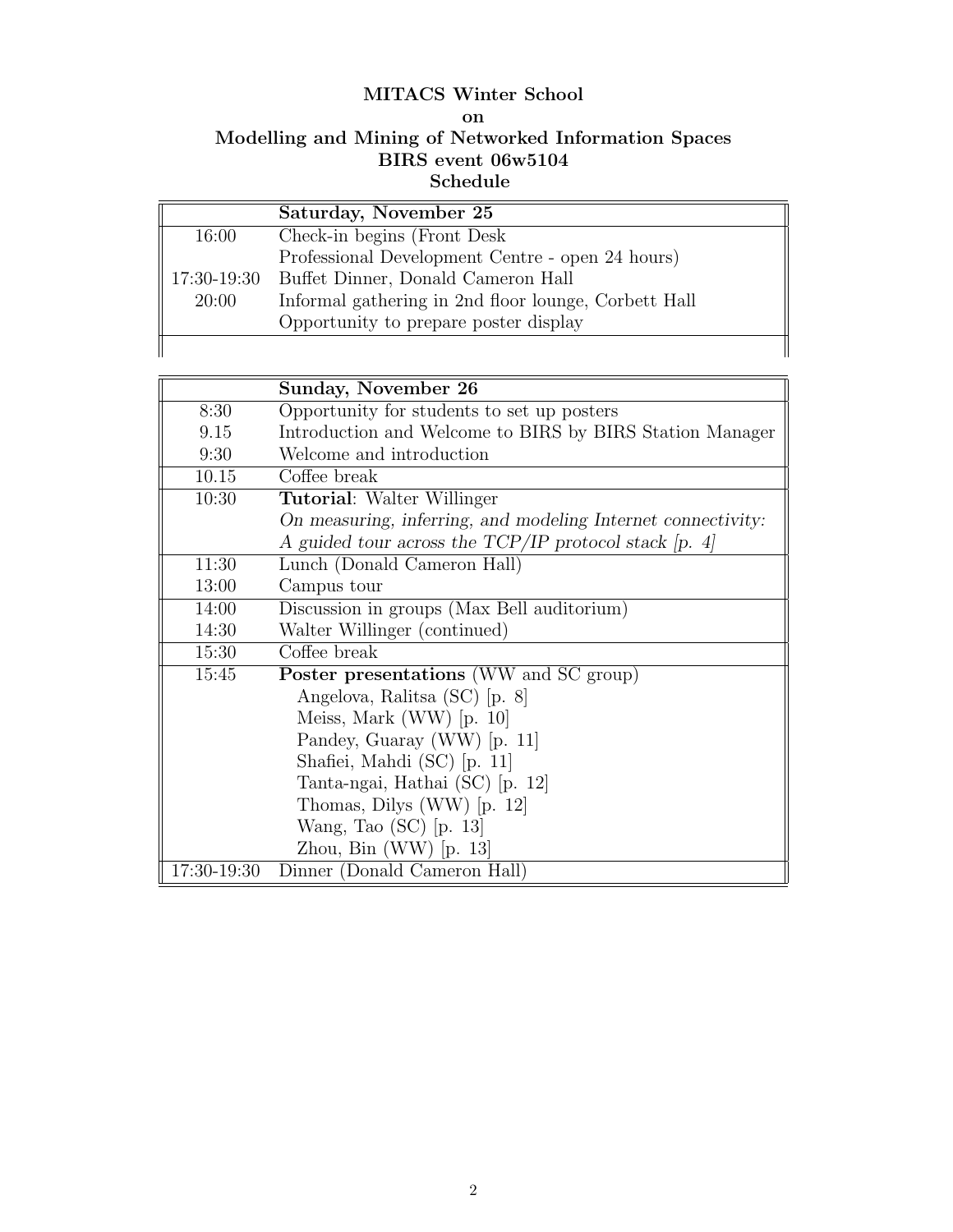|             | Monday, November 27                           |
|-------------|-----------------------------------------------|
| 9:00        | Tutorial: Filippo Menczer                     |
|             | Web Mining, mapping, modeling and mingling    |
| 10:00       | <b>Poster presentations</b> (FM group) [p. 5] |
|             | Awekar, Amit (FM) [p. 8]                      |
|             | Barouni Ebrahimi, Mohammadreza (FM) [p. 8]    |
|             | Gurevich, Maxim (FM) [p. 8]                   |
|             | Kasneci, Gjergji (FM) [p. 9]                  |
| 10:45       | Coffee break                                  |
| 11:00       | Filippo Menczer (continued)                   |
| 12:00       | Lunch (Donald Cameron Hall)                   |
| 13:30       | <b>Tutorial:</b> Soumen Chakrabarti           |
|             | Ranking and labeling graphs:                  |
|             | Analysis of links and node attributes [p. 5]  |
| 15:30       | Coffee break and problem session              |
| 16:00       | Soumen Chakrabarti (continued)                |
| 17:30-19.30 | Dinner (Donald Cameron Hall)                  |
|             |                                               |

|             | Tuesday, November 28                               |
|-------------|----------------------------------------------------|
| 9:00        | Tutorial: David Liben-Nowell                       |
|             | Navigation and Evolution of Social Networks [p. 7] |
| 10:00       | <b>Poster presentations</b> (LN and FC group)      |
|             | Healy, John $(LN)$ [p. 9]                          |
|             | Horn, Paul (FC) [p. 9]                             |
|             | Imani, Navid (FC) [p. 9]                           |
|             | McKay, Neil $(FC)$ [p. 10]                         |
|             | Nargis, Isheeta $(FC)$ [p. 10]                     |
|             | Olsen, Martin $(LN)$ [p. 10]                       |
|             | Vlachou, Akrivi (LN) [p. 12]                       |
|             | Wan, Xiaomeng $(LN)$ [p. 12]                       |
| 10:45       | Coffee break                                       |
| 11:00       | David Liben-Nowell (continued)                     |
| 12:00       | Lunch (Donald Cameron Hall)                        |
| 13:20       | Group Photo                                        |
| 13:30       | Tutorial: Fan Chung-Graham                         |
|             | Graph Theory in the New Millennium $[p, 7]$        |
| 14:30       | Problem solving session                            |
| 15:15       | Fan Chung-Graham (discussion)                      |
| 15:45       | Coffee break                                       |
| 16:00       | Panel discussion                                   |
| 17:30-19.30 | Dinner (Donald Cameron Hall)                       |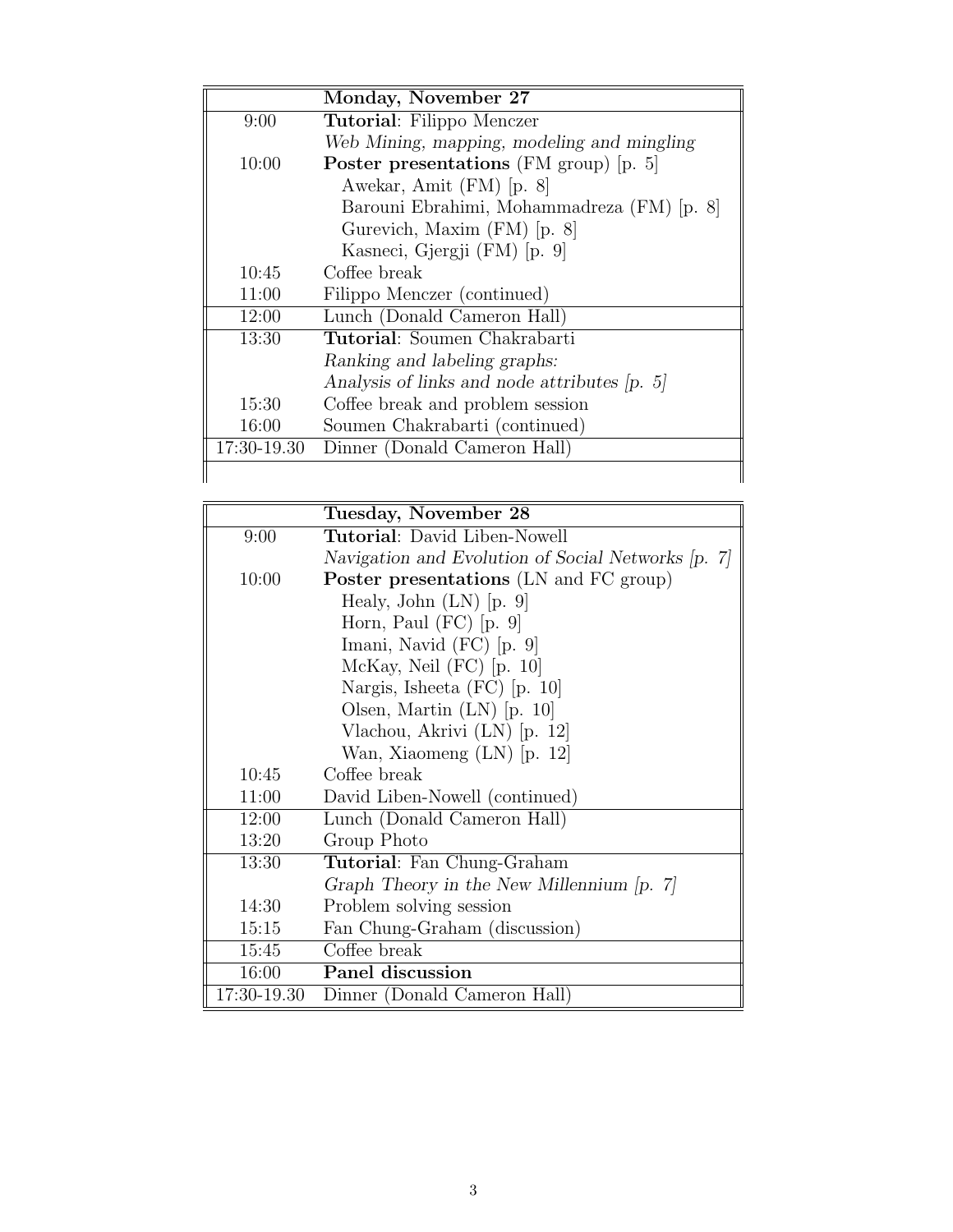#### On measuring, inferring, and modeling Internet connectivity: A guided tour across the TCP/IP protocol stack

Walter Willinger

AT&T Labs-Research

One of the most visible manifestations of the Internet's vertical decomposition is the 5-layer TCP/IP protocol stack. This layered architecture gives rise to a number of different connectivity structures, with the lower layers (e.g., router-level) defining more physical and the higher layers (e.g., the Web) more virtual or logical types of topologies. The resulting graph structures have been designed with very different objectives in mind, have evolved according to different circumstances, and have been shaped by succinctly different forces. The main objective of this tutorial is to discuss the problems and challenges associated with measuring, inferring, and modeling these different connectivity structures. To this end, the tutorial is divided into the following four parts:

(1) Measurements: Internet connectivity measurements are notorious for their ambiguities, inaccuracies, and incompleteness. As a general rule, they should never be taken at face value, but need to be scrutinized for consistency with the networking context from which they were obtained, and to do so, it is important to understand the process by which they were collected.

(2) Inference: The challenge is to know whether or not the results we infer from our measurements are indeed well-justified claims, and at issue are the quality of the measurements themselves, the quality of their analysis, and the sensitivity of the inferred properties to known imperfections of the measurements.

(3) Modeling: Developing appropriate models of Internet connectivity that elucidate observed structure or behavior is typically an underconstrained problem, meaning that there are in general many different explanations for one and the same phenomenon. To argue in favor of any particular explanation typically involves additional information, either in the form of domain knowledge or of new or complementary data. It is in the choice of this side information and how it is incorporated into the model building process, where considerable differences arise in the various approaches to Internet topology modeling that have been applied to date.

(4) Model validation: There has been an increasing awareness of the fact that the ability to replicate some statistics of the original data or inferred quantities does not constitute validation for a particular model. While one can always use a model with enough parameters to "fit" a given data set, such models are merely descriptive and have in general no explanatory power. For the problems described here, appropriate validation typically means additional work (e.g., identifying and collecting complementary measurements that can be used to check a proposed explanation).

The tutorial requires some basic understanding of the Internet architecture and of existing Internet technologies, and knowledge of basic concepts from mathematics, statistics, and graph theory will be helpful. There will be ample opportunities to ask questions, explore particular problems, and discuss alternative perspectives.

Suggested reading materials:

• L. Li, D. Alderson, W. Willinger, and J. Doyle, "A first-principles approach to understanding the Internet's routerlevel topology"

Proc. ACM SIGCOMM 2004, pp. 3-14 (2004). http://www.sigcomm.org/sigcomm2004/papers/p599-li.pdf

- J. Doyle, D. Alderson, L. Li, S. Low, M. Roughan, S. Shalunov, R. Tanaka, and W. Willinger, "The 'robust yet fragile' nature of the Internet" Proc. Nat. Acad. Sci. 102(41):14497-14502 (2005). http://www.pnas.org/cgi/ reprint/102/41/14497
- D. Alderson, H. Chang, M. Roughan, S. Uhlig, and W. Willinger, "The many facets of Internet topology and traffic" Networks and Heterogeneous Media 1(4):569-600 (2006). http://aimsciences.org/journals/NHM/nhm\_ online.jsp
- H. Chang, S. Jamin, and W. Willinger, "To peer or not to peer: Modeling the evolution of the Internet's AS-level topology"

Proc. IEEE INFOCOM (2006). http://topology.eecs.umich.edu/archive/infocom06.pdf

• D. Stutzbach, R. Rejaie, N. Duffield, S. Sen, and W. Willinger, "On unbiased sampling for unstructured peer-topeer networks" Proc. ACM/USENIX Internet Measurement Conference (IMC'06) (2006). http://www.barsoom. org/~agthorr/papers/imc-2006-sampling.pdf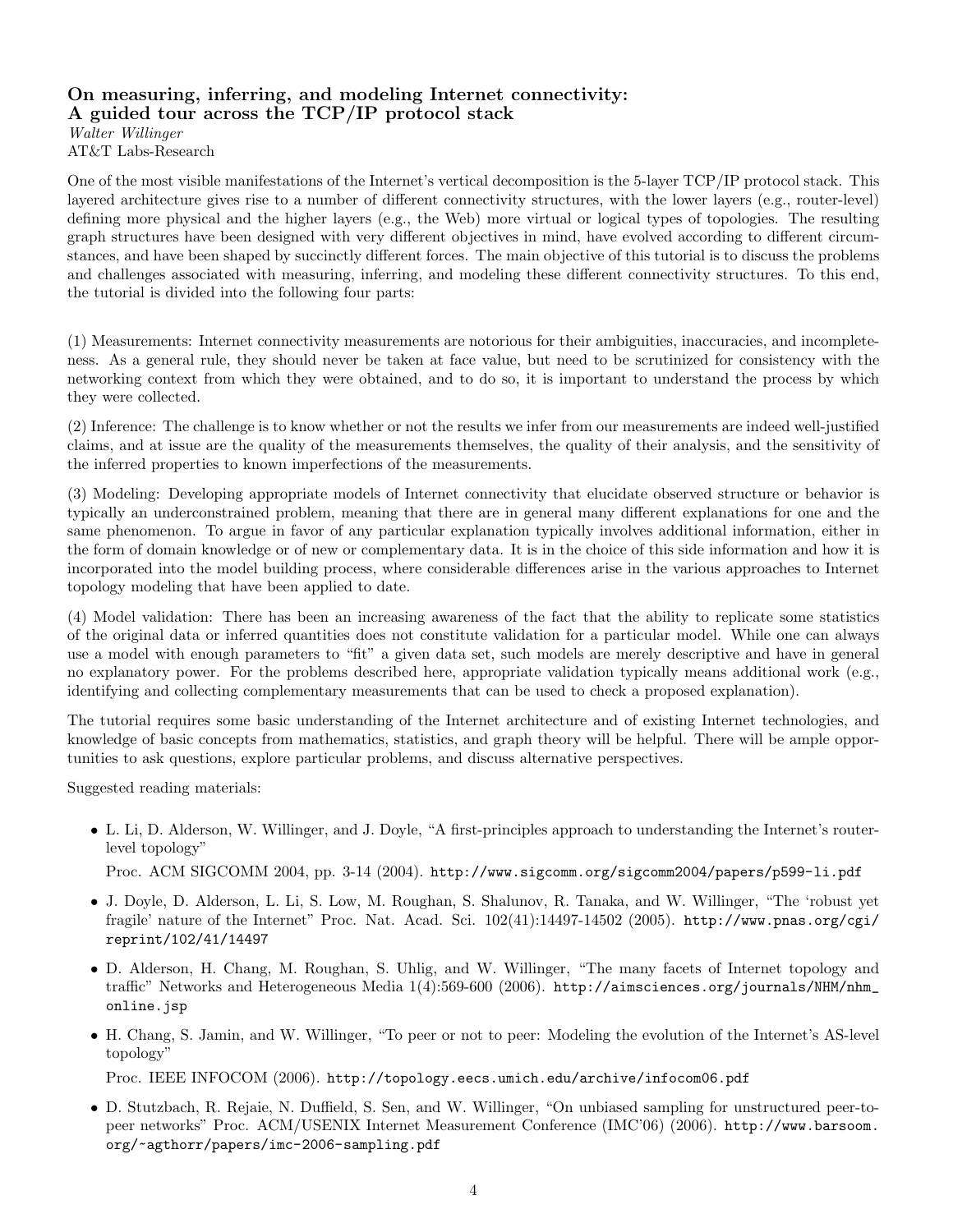Walter Willinger received the Diplom (Dipl. Math.) from the ETH Zurich, Switzerland, and the M.S. and Ph.D. degrees from the School of ORIE, Cornell University, Ithaca, NY. He is currently a member of the Information and Software Systems Research Center at AT&T Labs - Research, Florham Park, NJ, and before that, he was a Member of Technical Staff at Bellcore Applied Research (1986-1996). His research interests include studying the multiscale nature of Internet traffic and topology and developing a theoretical foundation for dealing with large-scale communication networks such as the Internet. He is a Fellow of ACM (2005) and a Fellow of IEEE (2005). For his work on the self-similar ("fractal") nature of Internet traffic, he received the 1996 IEEE W.R.G. Baker Prize Award, the 1994 W.R. Bennett Prize Paper Award, and the 2005 ACM/SIGCOMM "Test of Time" Paper Award. Email address: walter@research.att.com.

### Web Mining, mapping, modeling and mingling

Filippo Menczer Indiana State University

The Web is a complex self-organized system whose evolution and use is shaped by many concurrent social, cognitive, economic, and information phenomena. This tutorial will describe ongoing efforts to study the topological and dynamical properties of link, content, and semantic networks stemming from some of these forces. We will discuss what we think, what we know, what we can use regarding the structure, content, and use of the Web, and what the future of intelligent, cooperative Web search may bring.

Filippo Menczer is an associate professor of informatics and computer science, adjunct associate professor of physics, and a member of the cognitive science program at Indiana University, Bloomington. He holds a Laurea in Physics from the University of Rome and a Ph.D. in Computer Science and Cognitive Science from the University of California, San Diego. Dr. Menczer has been the recipient of Fulbright, Rotary Foundation, and NATO fellowships, and is a fellow-atlarge of the Santa Fe Institute. His research is supported by a Career Award from the National Science Foundationon and focuses on Web, text, and data mining, Web intelligence, distributed information systems, social Web search, adaptive intelligent agents, complex systems and networks, and artificial life.

### Ranking and labeling graphs: Analysis of links and node attributes

Soumen Chakrabarti IIT Bombay

We will study techniques for ranking and labeling nodes in a graph, based on the link structure of the graph as well as attributes of the nodes. Ranking and labeling have obvious applications in Web search and page classification, but the range of applications is widening to finer-grained entity-relationship graphs where nodes represent entities like people, emails, papers, organizations and locations and edges represent relations like works-for, wrote, cited, is-located-in and so on. Applications also include annotating unstructured and semistructured sources with type tags which can then be indexed for search.

On the subject of ranking, we will cover the following topics (two hours):

- Hyperlink induced topic search (HITS); identifying the relevant subgraph, connections with SVD/PCA and termdocument random walks and translation models
- Pagerank; dead ends and teleport, choice of decay profiles, large-scale computational issues
- Comparison between HITS and Pagerank; scoring and systems issues, content focus and topic drift, topological sensitivity, score and rank stability
- Probabilistic variants of HITS: SALSA, PHITS
- Pagerank variants; personalized Pagerank, absorbing random walks and applications to page staleness detection, link spam detection via trust and mistrust propagation, viral marketing, graph-based similarity and graph fingerprints
- Adding content to HITS: vector-space model, anchor text, HTML tag-tree
- Adding content to Pagerank: word proximity search, the "intelligent surfer", topic-sensitive Pagerank, ObjectRank
- Learning to rank: learning a weight vector for dot-product scoring and ranking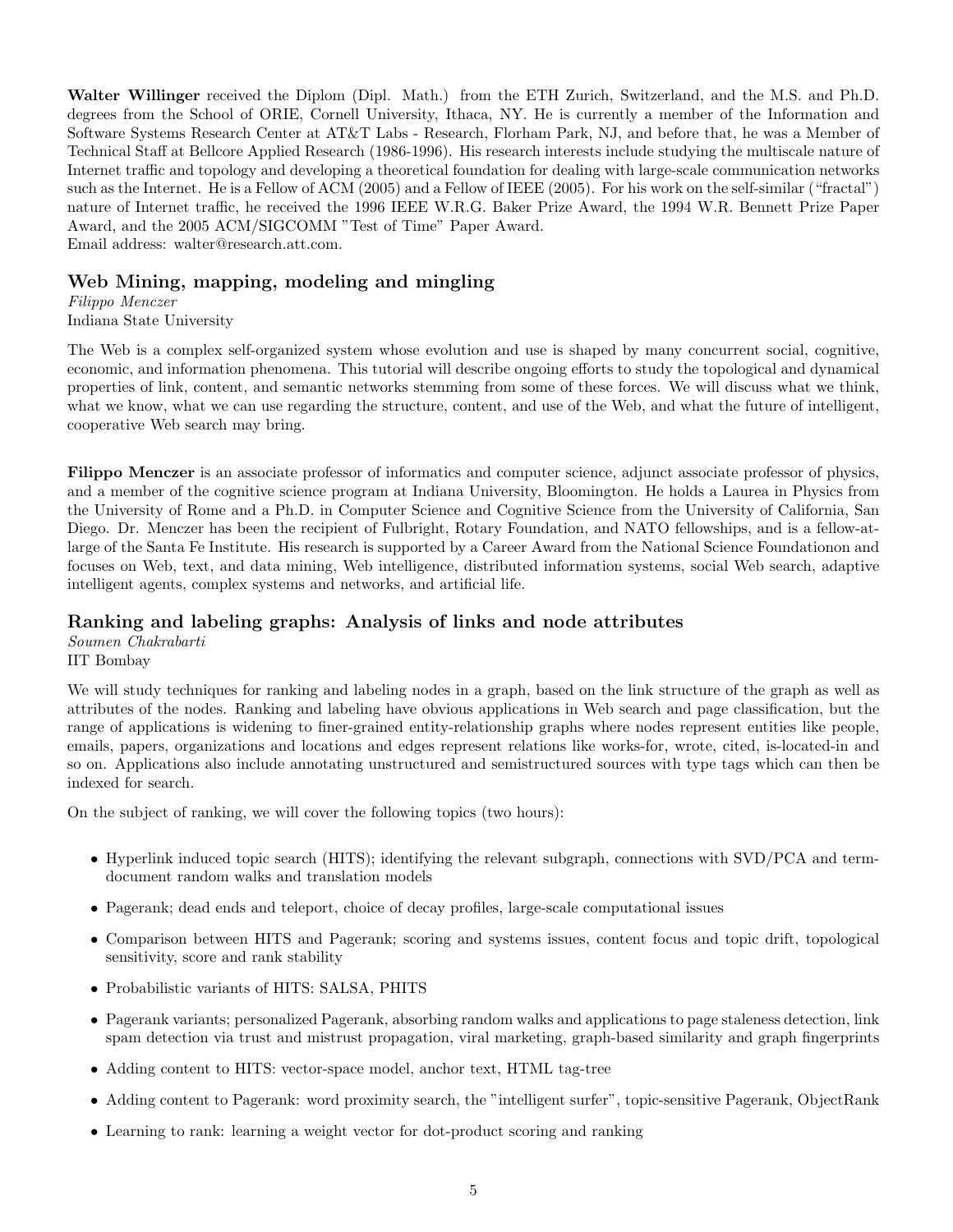- Extending to Markov walks and the conductance matrix
- Maximum entropy network flows: spotting a hidden favored community
- Edge typed and weights in the conductance matrix

On the subject of labeling, we will cover the following topics (1.5 hours):

- Examples of network influence: Web page topics, social networks and purchase habits
- Applications: page classification, text tagging, entity resolution, viral marketing
- Markov fields, cliques, potential functions, weights
- Inferencing and model estimation
- Easy cases: chains and trees
- General graphs: relaxation labeling
- Associative networks: linear and quadratic programming relaxations
- Max-margin transudctive labeling

Only basic calculus and matrix algebra will be assumed. There might be some small experiments using Scilab and Java and small-scale data sets.

Soumen Chakrabarti received his B.Tech in Computer Science from the Indian Institute of Technology, Kharagpur, in 1991 and his M.S. and Ph.D. in Computer Science from the University of California, Berkeley in 1992 and 1996. At Berkeley he worked on compilers and runtime systems for running scalable parallel scientific software on message passing multiprocessors.

He was a Research Staff Member at IBM Almaden Research Center from 1996 to 1999, where he worked on the Clever Web search project and led the Focused Crawling project.

In 1999 he joined the Department of Computer Science and Engineering at the Indian Institute of Technology, Bombay, where he has been an Associate professor since 2003. In Spring 2004 he was Visiting Associate professor at Carnegie-Mellon University.

He has published in the WWW, SIGIR, SIGKDD, SIGMOD, VLDB, ICDE, SODA, STOC, SPAA and other conferences as well as Scientific American, IEEE Computer, VLDB and other journals. He holds eight US patents on Web-related inventions. He has served as technical advisor to search companies and vice-chair or program committee member for WWW, SIGIR, SIGKDD, VLDB, ICDE, SODA and other conferences, and guest editor or editorial board member for DMKD and TKDE journals. He is also author of a book on Web Mining.

His current research interests include integrating, searching, and mining text and graph data models, exploiting types and relations in search, and Web graph and popularity analysis.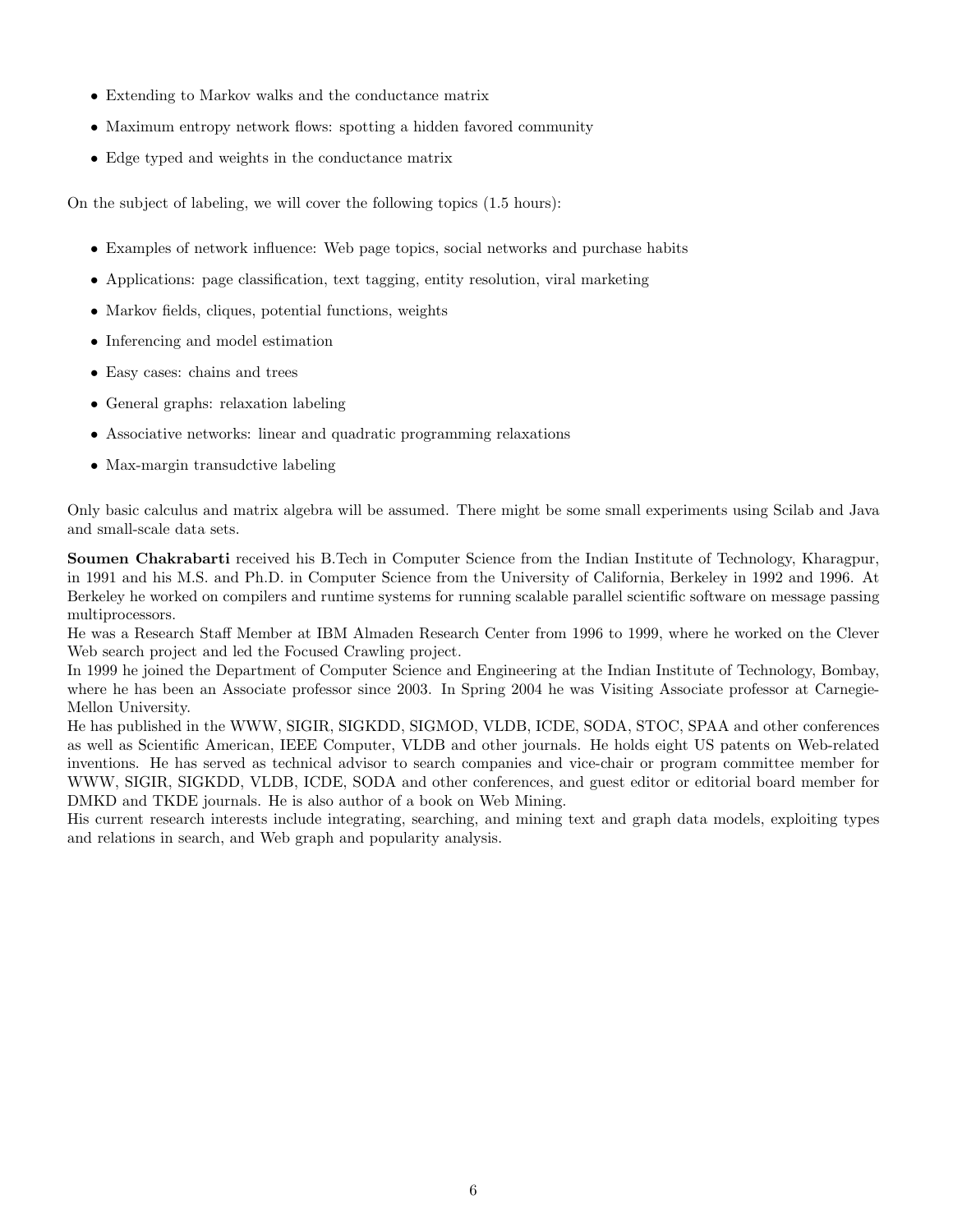### Navigation and Evolution of Social Networks

David Liben-Nowell Carleton College

Imagine yourself in Ancient Greece, newly crowned as a chariot-racing champion, when you are accidentally stabbed by the laurel wreath with which your achievement is being marked. But is laurel poisonous? What is the antidote? 2400 years before the invention of the web, you would have to seek this information from your friends and, indirectly, their friends, their friends' friends, and so on. Social networks are formal structures that encode these connections between people, and the recent explosion of online data recording social interactions has granted us the opportunity to analyze these networks with the full power of algorithmic graph theory. In this tutorial, I will introduce some of the empirical observations of the structure of social networks, especially in comparison to the structure of the web. We will then discuss a number of algorithmic topics arising in social networks, including the latent information contained in social networks (how much information about people is implicit in their connections?) and how to search social networks (can you find a short path to a target without global knowledge of the graph?).

David Liben-Nowell is an assistant professor of computer science at Carleton College, which is located in the part of Minnesota that makes fun of Duluth for having tough winters. He received his PhD in theoretical computer science from MIT's Computer Science and Artificial Intelligence Laboratory in 2005. His research interests include a variety of applications of the techniques of theoretical computer science to questions arising within and beyond computer science, with a focus on large-scale information networks and their evolution. David's research interests also include game theory, peer-to-peer computing, and computational biology. Prior to coming to MIT, David received a BA from Cornell and an MPhil from the University of Cambridge. While living in the UK, he developed an unhealthy obsession with cricket; he also enjoys ultimate frisbee, road biking, and constructing crossword puzzles in his free time.

### Graph Theory in the Information Age

Fan Chung-Graham University of California, San Diego

We will discuss some basic methods in graph theory and random graphs that are useful for analyzing large information networks.

Fan Chung-Graham received a B.S. degree in mathematics from National Taiwan University in 1970 and a Ph.D. in mathematics from the University of Pennsylvania in 1974, after which she joined the technical staff of AT&T Bell Laboratories. From 1983 to 1991, she headed the Mathematics, Information Sciences and Operations Research Division at Bellcore. In 1991 she became a Bellcore Fellow. In 1993, she was the Class of 1965 Professor of Mathematics at the the University of Pennsylvania. Since 1998, she has been a Professor of Mathematics and Professor of Computer Science and Enginering at the University of California, San Diego. She is also the Akamai Professor in Internet Mathematics.

Her research interests are primarily in graph theory, combinatorics, and algorithmic design, in particular in spectral graph theory, extremal graphs, graph labeling, graph decompositions, random graphs, graph algorithms, parallel structures and various applications of graph theory in Internet computing, communication networks, software reliability, chemistry, engineering, and various areas of mathematics. She was awarded the Allendoerfer Award by Mathematical Association of America in 1990. Since 1998, she has been a member of the American Academy of Arts and Sciences.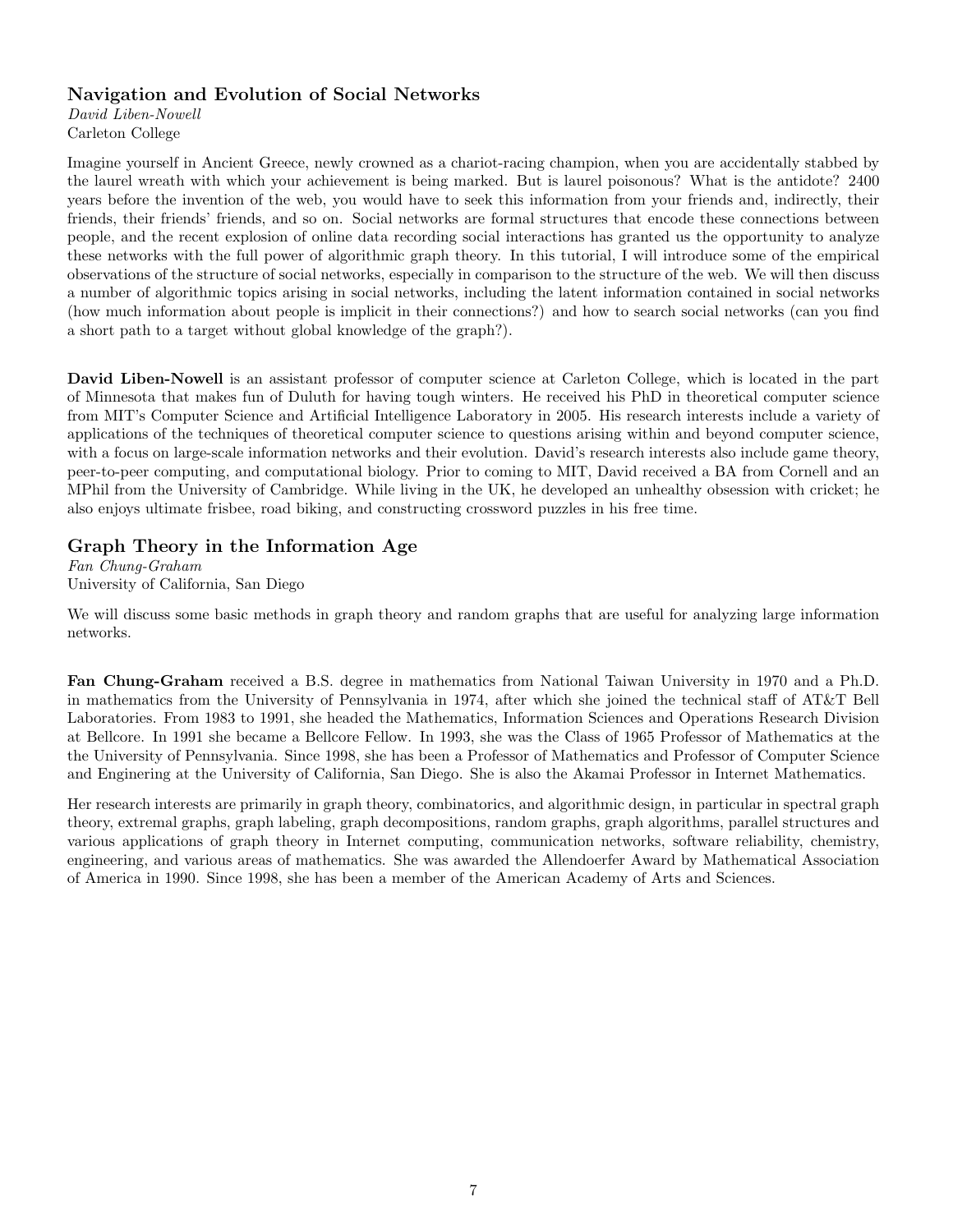# Poster abstracts

(Ordered alphabetically by presenter's last name)

### Neighborhood Watch: Document Classification in Typed Graphs Ralitsa Angelova

Max-Planck Institute for Informatics

Classification is a challenging problem with a broad impact on areas like machine learning, information retrieval, pattern recognition, image analysis and bioinformatics. Recent research shows that incorporating relationships into the classification process is beneficial but poses difficulties which, if carelessly addressed, degrade the classification result. One hard problem is how to make use of the link structure in a heterogeneous environment. Such an environment is represented by a graph containing nodes of different types. Nodes of the same type as well as nodes that belong to different types are connected by edges (links). Different node types have different systems of possible class labels. The goal is to assign to each node the best suitable label among its possible classes according to a local likelihood and the node's neighborhood in the graph. We propose a relaxation labeling approach for classification of heterogeneous graphs. This is joint work with Prof. Gerhard Weikum.

### Link Analysis Based Methods for Handling Abundance and Misrepresentation Over The Web

Amit Awekar North Carolina State University

Broad aim of our work is to investigate how link analysis based methods can be useful to deal with abundance and misrepresentation issues over the Web. We have worked over an algorithm SelHITS, for answering broad-topic queries over the Web. We want to apply same approach to other topic oriented tasks over the Web. Clustering hypertext repository is our current problem of interest. Our approach is to iteratively modify the representation of documents using link based ranking functions.

### Towards Adaptive Web Search Engines

M. Barouni-Ebrahimi

Faculty of Computer Science, University of New Brunswick, Canada

Web search engines efficiently surf the Internet and return the most relevant pages to the users' queries. However, the order of the recommended pages is not always in accordance with the users' priorities. The users needs to check the list of the recommended pages to find one of their interests. On the other hand, the queries sent by the users do not always corresponds to their intentions. The lack of user knowledge or unfamiliarity with the specific keywords and phrases in the domain knowledge leaves the user wondering about what phrases would be the most related ones to his desire. The contribution of our research is three folds. First, Complementary Phrase Recommender module suggests to the user a list of complementary phrases for his uncompleted query. Second, Related Phrase Advisor module provides a list of phrases related to the query segment that user has entered. These two modules guide the user to enter the more related phrases to his intention as a query. Third, Page Rank Revisor module refines the order of the recommended documents prepared by a conventional web search engine to help the user find the related web pages at top of the list. This is joint work with Prof. Ali A. Ghorbani

# Evaluating Web Search Quality

Maxim Gurevich

Department of Electrical Engineering, Technion, Haifa 32000, Israel.

Objectively assessing search quality is of great interest both to end-users and to search providers. Quality parameters like ranking quality, coverage of the web, index freshness, topic- and domain-specific coverage, and spam resilience are important for judging the effectiveness of search engines. Currently, search quality is evaluated mainly by manual techniques, using anecdotal test data. This makes the results difficult to reproduce and non-objective.

Random sampling is arguably the most efficient way to measure parameters on huge data sets, like search engines. Along sampling from the whole web/index of the search engine, sampling web pages from a given "topic" of the web/index (i.e., web pages in some domain, topic, language, etc.) may be interesting. Such samples can be used to measure the quality of search engines with respect to specific segments and domains. Evaluating ranking of search engines is another interesting area. Unlike current methods, which mainly rely on user studies, an automatically computable metric would be more statistically accurate and easy to reproduce. One idea is to use the latent human judgment in click-through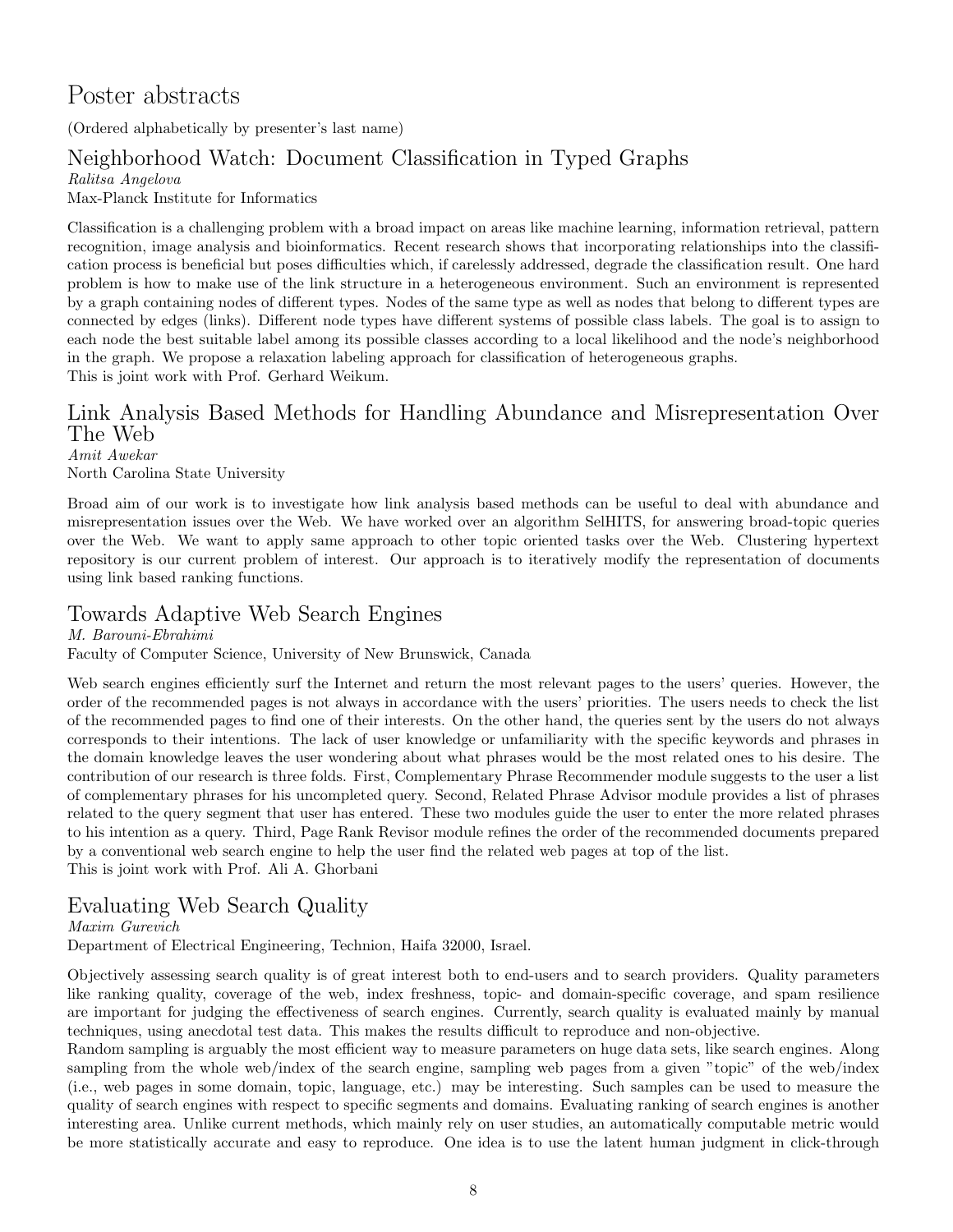data. The metric may then be used to compare rankings of major search engines.

#### Use of k-cores to characterize graph local structure John Healy

Dalhousie University

A k-core of a graph is the subgraph generated by recursively removing all nodes with degree  $\lt k$ . This can be thought of as a weaker version of a clique.  $k$ -cores are useful for pruning low importance vertices. ncreasing the value  $k$  eliminates nodes resulting in a component either remaining in our graph, splitting into multiple components, or being eliminated entirely. The resulting small directed acyclic graph, capturing the evolution of components as  $k$  increases, reveals the structure of a graph. We are using the  $k$ -core representation in order to find which of several available generative models is the best description of a real world graph, by developing a method of summarizing the component trees for statistical comparison.

# The Chromatic Number of Complex Networks

Paul K Horn University of California, San Diego

The chromatic number of a graph, denoted  $\chi(G)$  is a graph invariant which is deeply tied to the structure of the graph, as well as other important graph properties such as the independence number and clique number. Here, we consider the chromatic number of complex networks by modeling complex networks as random graphs with given expected degree sequences through the  $G(\mathbf{w})$  model introduced by Chung and Lu. We consider a graph with a more general degree distribution  $\mathbf{w} = (w_1, \ldots, w_n)$ ; letting  $w = (w_1 + \ldots + w_n)/n$  denote the average expected degree. We build upon work in a recent preprint of Frieze, Krivelevich and Smyth, giving in particular a condition guaranteeing that  $\chi(G(\mathbf{w})) = \theta(w/\ln w)$ ; furthermore we show that if w fails this condition too badly, that indeed  $\chi(G(\mathbf{w})) = \omega(w/\log w)$ . We also give an improved lower bound on  $\chi(G(\mathbf{w}))$ .

We also investigate some related questions. Our conditions on when  $\chi(G(\mathbf{w})) = \omega(w/\log w)$  seem to indicate a better indicator of the chromatic number. Still open is the question of finding an asymptotic value of  $\chi(G(\mathbf{w}))$ . Deeply related to this question are questions regarding the size and number of independent sets in  $G(\mathbf{w})$ . A deeper understanding of these issues is likely necessary to asymptotically determine  $\chi(G(\mathbf{w}))$  and is also interesting in its own right.

Graph theory in interconnection networks

Navid Imani

Simon Fraser University

My main area of research lies somewhere between distributed computing and graph theory & enumerative combinatorics. I am interested in the problems arising in a wide variety of networks ranging from interconnection networks for multiprocessor systems and massively parallel systems to mobile and sensor networks and the WWW. My previous and on-going works address well-known problems in such networks such as Load Balancing (3 papers), Resource Placement (3 papers), Intrusion detection (4 Papers), Distributed Data-Clustering (3 papers), Studying Combinatorial Properties of Existing and Newly Proposed Networks (4 papers). Most of my papers involve in theoretical modeling of the above mentioned issues and thus my works have deep roots in graph theory, enumerative combinatorics and algorithms. Currently, I am involved in a research in network security where I study the probabilistic behavior of networks in the face of different types of failures using a combination of approaches from probability theory and combinatorics. Here, I consider different probabilistic fault patterns for nodes/links of the networks and calculate the effect of this fault on the overall network performance. The other problem I am envisioning is the probabilistic modeling of network disconnection assuming random node/link failures. I am hoping to propose similar solutions for the security problems of the web graph.

# How NAGA uncoils: Searching with Relations and Entities.

#### Gjergji Kasneci

Max-Planck-Institut für Informatik, Saarbrücken, Germany

The everlasting enrichment of the Web with certain as well as uncertain and unstructured information calls for vertical search techniques which fulfill users' needs for querying the Web in a more precise way. Going one step beyond keyword search and allowing the specification of contextual concepts for keywords or relationships holding between them clears the way for new attractive and promising possibilities.

We present NAGA: A semantic search engine for the Web which exploits relationships between entities for precise query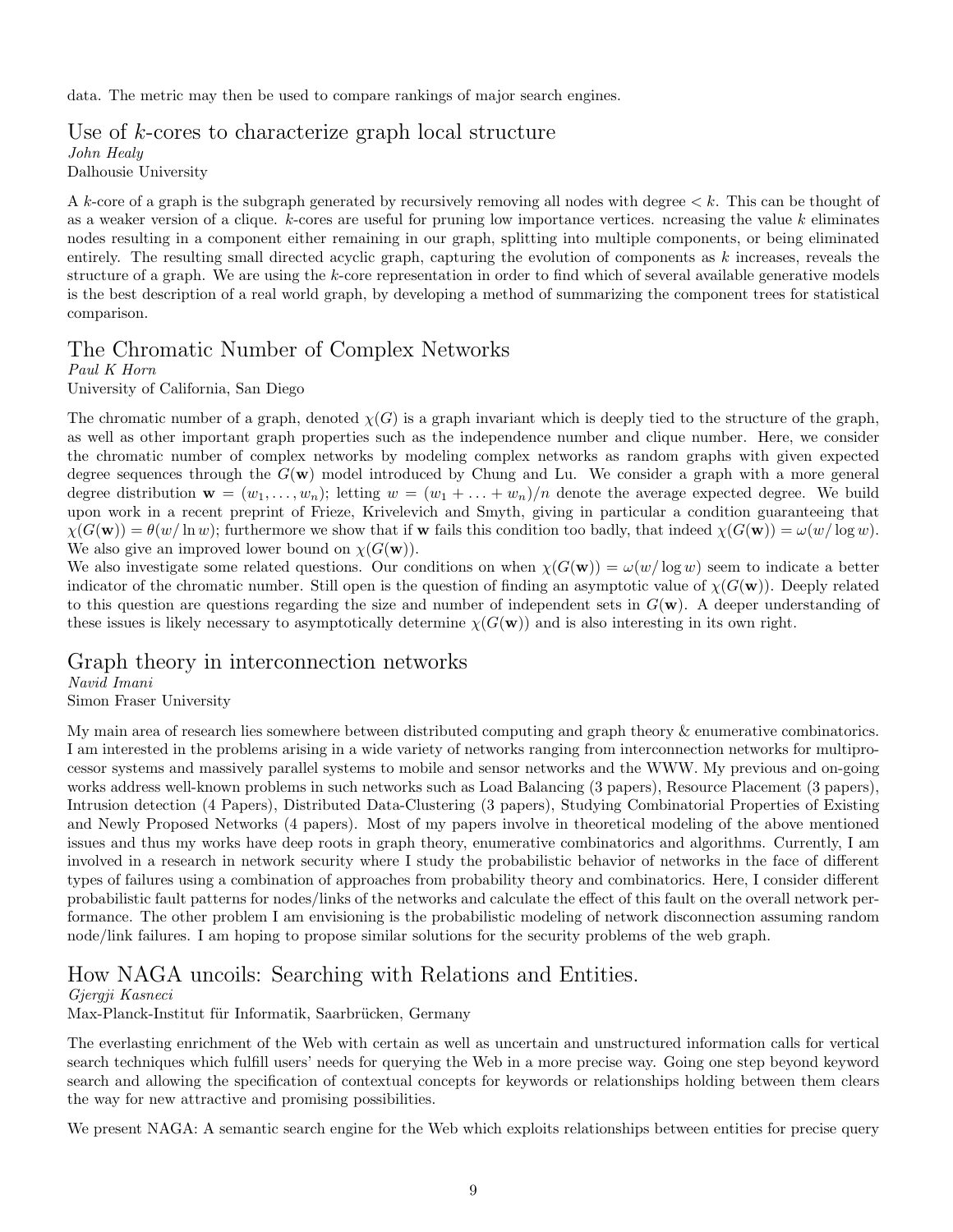specification and answering. NAGA's trump card is its ontological knowledge graph built on top of a refined data model which in turn serves as a basis for NAGA's query model and answer computation algorithms. NAGA extracts facts from Web pages and stores them into the above mentioned knowledge graph. Not only the extracted facts are recorded, but also a confidence measure for each fact is computed and maintained. NAGA provides a query language which can be capable of expressing queries ranging from simple keyword queries to complex graph queries which utilize regular expressions over relation names. NAGA's answer model is based on subgraph matching algorithms which in turn make use of intuitive scoring and ranking mechanisms. The approach we follow represents a general approach towards the semantic processing of information extracted from any unstructured text corpora. This is joint work with Maya Ramanath, Fabian Suchaneck, and Gerhard Weikum.

Model of neighbourhoods in the web graph

### Neil McKay

Dalhousie University

I first studied the web graph in the summer of 2005 as an undergraduate. As NSERC USRA summmer student I worked with Dr. David Pike examining a model of neighbourhoods in the web graph. We considered two nodes to be related if they each linked to each other. The goal was to achieve a finer macroscopic view of the web compared to the bow-tie structure of Broder, et al. (2000). This work resulted in a presentation given at the APICS Annual Math, Stats and Comp. Sci. conference. During the beginning of last summer I held a 12-week NSERC USRA again under the supervision of Dr. David Pike. I research the n-e.c. property in block-intersection graphs of balanced incomplete block designs (BIBDs). Most recently I completed a summer school course entitled Massive Networks and Internet Mathematics. We covered topics such as models for the web graph, various specific massive networks,  $G(n; p)$ , the infinite random graph and algorithms such as Pagerank and HITS. The evaluation for the course was based on a project and presentation. My topic was finite examples of n-e.c. graphs.

# Improving the Random-Surfer Model with Anonymized Traffic Data

Mark Meiss Indiana University

Link-analytical algorithms for ranking Web search results such as Google's PageRank derive their power from the implicit statement of relevance made when the owner of one page decides to link to another. However, such methods are undermined by the fact that not all links are created equal: some are used much more often than others. The randomsurfer model of PageRank assumes uniform distributions for starting locations, outgoing links to follow, and jump probabilities, but the behavior of actual surfers may be quite different. The aim of the present research is to gather large volumes of "click data" from anonymized packet captures of real HTTP sessions, analyze the extent to which this data does not reflect the random-surfer model, and develop a more sophisticated stochastic model in which the random distributions are based on the traffic patterns of actual users.

# Neighborhoods in the Web Graph

Isheeta Nargis

Department of Computer Science, Memorial University of Newfoundland

The World Wide Web can be represented by a large directed graph in which each vertex corresponds to a web page, and in which there is an arc from one vertex to another if there is a hyperlink between the corresponding web pages. It is infeasible to store and manipulate the entire Web Graph, so we take a focused approach. Beginning with a specified web page, we determine which other pages are in close proximity to it, and then we construct the subgraph of the Web Graph that is induced by these pages (i.e., we construct a Neighborhood Graph for the given initial vertex). We investigate and report on certain properties of these neighborhood graphs.

# Communities in Large Networks: Identification and Ranking

#### Martin Olsen

Department of Computer Science, University of Aarhus

We study the problem of identifying and ranking the members of a community in a very large network with link analysis only, given a set of a (few) representatives of the community.

We define the concept of a *community* justified by a formal analysis of a simple model of the evolution of a directed graph. We show that the problem of deciding whether non trivial communities exists is NP complete. Nevertheless experiments show that a very simple greedy approach can identify members of a community in the Danish part of the www graph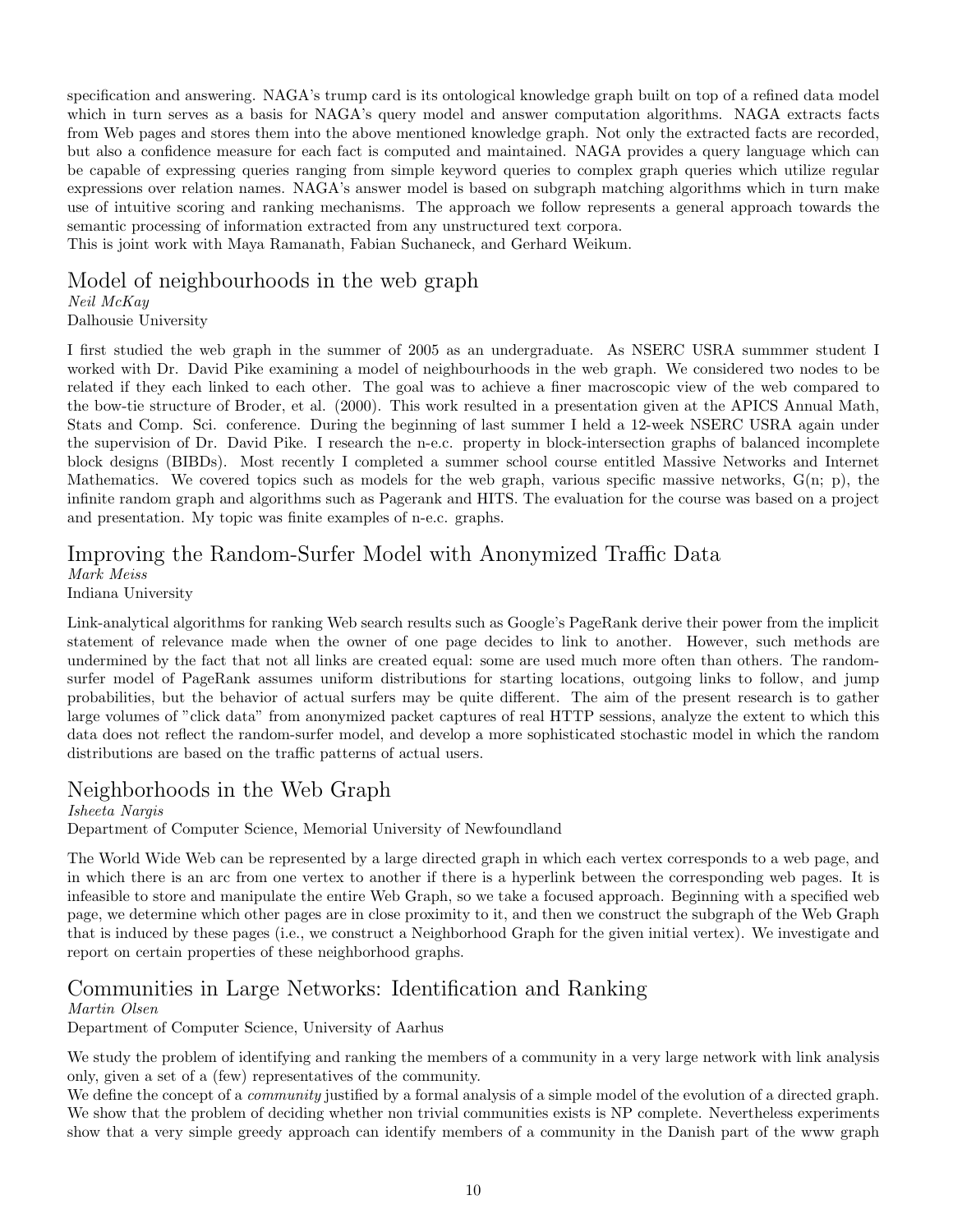with time complexity only dependent on the size of the found community and its immediate surroundings. We rank the members in a community by performing a computationally inexpensive calculation which is a "local" variant of the PageRank algorithm. The mathematical model behind the ranking is a small Markov Chain with the community as its state space forming a valuable basis for analyzing consequences of changes of the link structure. Results are reported from a successful experiment on identifying and ranking Danish Computer Science sites.

# Enhancing Data Analysis with Noise Removal

Gaurav Pandey University of Minessota

Some very interesting recent studies have shown that protein interaction networks show very similar properties as the Web, such as the power law distribution followed by the degrees of the proteins in a network. The properties have also been utilized by studies that try to address important biological problems such as protein function prediction using techniques from other fields such as social network analysis and web search and mining. I believe that there is a rich potential for very useful research in this field of interaction network analysis via techniques from web search and mining, and an observation to this effect has also been made in my survey on protein function prediction. It is this problem that has motivated me to apply for the MoMiNIS Winter School. This school will provide me an opportunity to gain a deep insight into the field of modeling and mining of networked information spaces, such as the Web. I plan to leverage the techniques learnt from this school for the analysis of widely available protein interaction data during my thesis research. In many cases, these techniques would need significant modifications or enhancements, in order to match the characteristics of a biological network. Also, for several problems, these techniques may be combined with standard data mining approaches such as graph clustering algorithms. This rich suite of techniques will go a long way in the analysis of protein interaction networks, and the extraction of potential biological hypotheses that can be tested via wet-lab experiments.

# Growing and classical protean graphs (new probabilistic models of the web)

Pawel Pralat

Department of Mathematics and Statistics, Dalhousie University

The web may be viewed as a graph each of whose vertices corresponds to a static HTML web page, and each of whose edges corresponds to a hyperlink from one web page to another. Recently there has been considerable interest in using random graphs to model complex real-world networks to gain an insight into their properties.

We propose an extended version of a new random model of the web graph in which the degree of a vertex depends on its age. We use the differential equation method to obtain basic results on the probability of edges being present. From this we are able to characterize the degree sequence of the model and study its behaviour near the connectivity threshold. We present also the classical version of the model and characterize the limit distribution of the 'recovery time' for connectivity near the connectivity threshold, and the diameter of the giant component.

This is a joint work with Tomasz Luczak and Nicholas Wormald.

### Probabilistic models for concept discovery in unstructured text data Mahdi Shafiei

Faculty of Computer Science, Dalhousie University

Using probabilistic models for document and term clustering, document modeling and co-clustering has shown some major benefits over the traditional methods in recent years. In data mining research, these problems along with other problems including dimensionality reduction, topic segmentation, topic tracking and detection are closely related.These are also the fundamental building blocks of approaches to several applied problems including automatic summarization and machine translation. However, these problems have been approached independently of one another by the research community. I intend to bring all these interrelated problems under a single statistical model, and to exploit their interrelations. In my previous work, I have developed hierarchical Bayesian models for clustering terms and documents. By the topic segmentation capability embedded in the model, we hope to improve the clustering performance of the previous model on words and documents. Using the probabilistic Bayesian approach enables us to extend the proposed approach to a model capable of modeling topic tracking and shift in a principled way.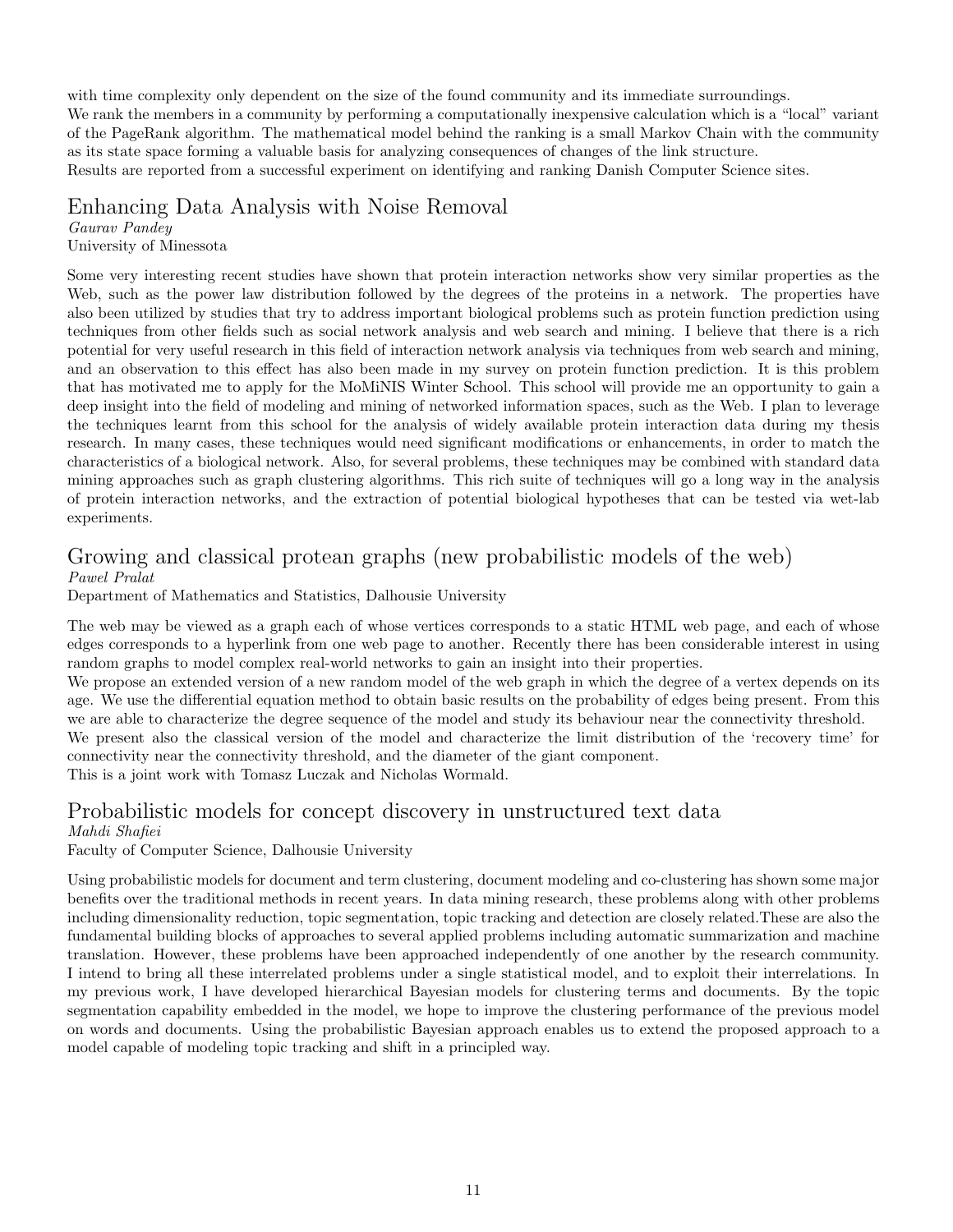# Shrack: A Pull-Only Peer-to-Peer Framework for Sharing and Tracking of Research Publications

Hathai Tanta-ngai

Faculty of Computer Science, Dalhousie University

We present Shrack—a pull-only peer-to-peer framework for document sharing and tracking. Shrack is designed to support researchers in forming direct collaborations to autonomously share and keep track of new research publications based on their interests. A pull-only information dissemination protocol is used for peers to learn about document metadata of new research publications from peers having similar interests. A user's interest is represented by an automatically learned profile. Document metadata are viewed as semi-structured documents. Peers first join the network using contacts acquired from real world collaboration, similar to exchanging email addresses or URLs. These contacts are used as initial peer neighbours. Each peer can use the disseminated information to build a local view of a semantic overlay network of peer interests, which represents groups of peers having similar semantic interests. Each peer can later use the semantic overlay network to find new contacts of peers having a particular interest, as well as search for documents archived by other peers. An overview architecture of the system and research challenges are presented.

Privacy in Databases Dilys Thomas Stanford University

The explosive progress in networking, storage, and processor technologies has resulted in an unprecedented volume of digital information. This has resulted in an increased real-time processing of this digital information in streaming systems. In concert with this dramatic and escalating increase in digital data and its real-time processing, concerns about privacy of personal information have emerged globally. The ease at which data can be collected automatically, stored in databases and queried effi- ciently over the internet has paradoxically worsened the privacy situation, and has raised numerous ethical and legal concerns [11, 12, 13, 28, 29, 30]. These concerns extend to the analytic tools applied to data. Problems arising from private data falling into malicious hands include identity theft, stalking on the web, spam etc. In the digital age, large amounts of confidential information are accessible to hackers or insiders. Safeguards to protect the privacy of individuals, and security of society are becoming crucial for the effective functioning of the internet. Privacy enforcement today is being handled primarily through legislation. We aim to provide technological solutions to achieve a tradeoff between data privacy and data utility.

# Web Mining putting emphasis on Web Graph Evolution monitoring

Akrivi Vlachou

Athens University of Economics and Business

My research interests focus on web mining and in particular on link analysis and techniques for web graph representation. The web is a highly dynamic structure constantly changing. One of the biggest challenges is that of searching the vast amounts of web graph data. The research area of web search inherently involves the issue of page ranking. We address research problems related to the web graph evolution aiming at valid PageRank predictions and monitoring the webgraph change. Additionally, we envisage a compact representation of the web graph capitalizing on the changes of the web graph during time. Such a representation will be used to effectively answer historical queries.

# Statistical Analysis of Dynamic Communication Graphs

# Xiaomeng Wan

Dalhousie University

Communication networks can be modeled as a dynamic graph with time-varying edges. Real-life events cause communications that are unusual in either volume or pattern in the graph. Given such a dynamic graph with embeded events, can we detect when and where those events occur? The answer for this question is crucial for counter terrorism, network surveillance and traffic management. Most event detection methods only focus on network-wide events. However, events associated with only a few individuals are more common and of significant interest, as well. In this project, we explore a method to detect those events with only local impacts. We focus on three metrics to characterize communications from different viewpoints. Based on the variations of these metrics over time, we detect and characterize local events. Experiments on email data from our faculty show that these metrics are effective in identifying events, and the signals of the three metrics, combined in different ways, enables us to discriminate different types of events.